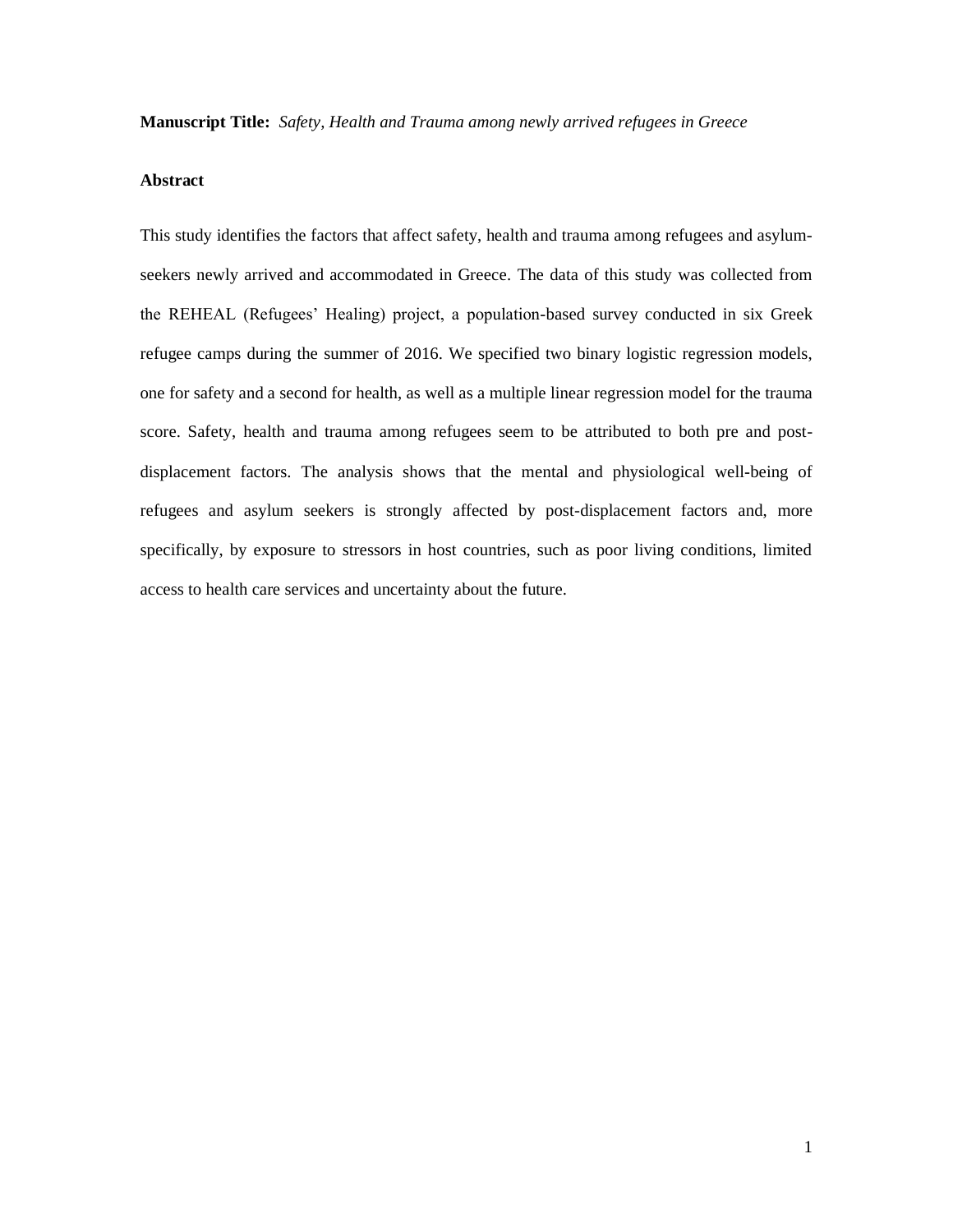### **Ethics statement**

The study was reviewed and approved by the Board of Directors of the National Centre for Social Research (EKKE) in accordance with the Rules of Procedure laid down in O.G.G. (Official Government Gazette of the Hellenic Republic) 219/1995, by which the Board of Directors is made responsible for all aspects of research, ethical academic and scientific.

The survey was conducted in accordance with the International Association of Sociology Code of Ethics and the codes, practices and legal obligations followed by the EKKE during the implementation of empirical social surveys. The EKKE is a public body.

In terms of approval for the overall survey, a special permit to enter the camps was granted to the National Centre of Social Research from the Ministry of Migration following a formal request (the correspondence is in Greek, but an English translation can be provided upon request).

All research processes adhered fully to the Greek legislation on Personal Data Protection, meaning that anonymity was ensured at every stage of the survey. The survey was conducted by experienced interviewers and researchers from the EKKE in collaboration with certified interpreters (Arabic and Farsi) provided by the NGO "Metadrasi" in Greece for the study. Personal information was kept confidential. Prior to completing the questionnaire, participants were informed about the aim of the survey.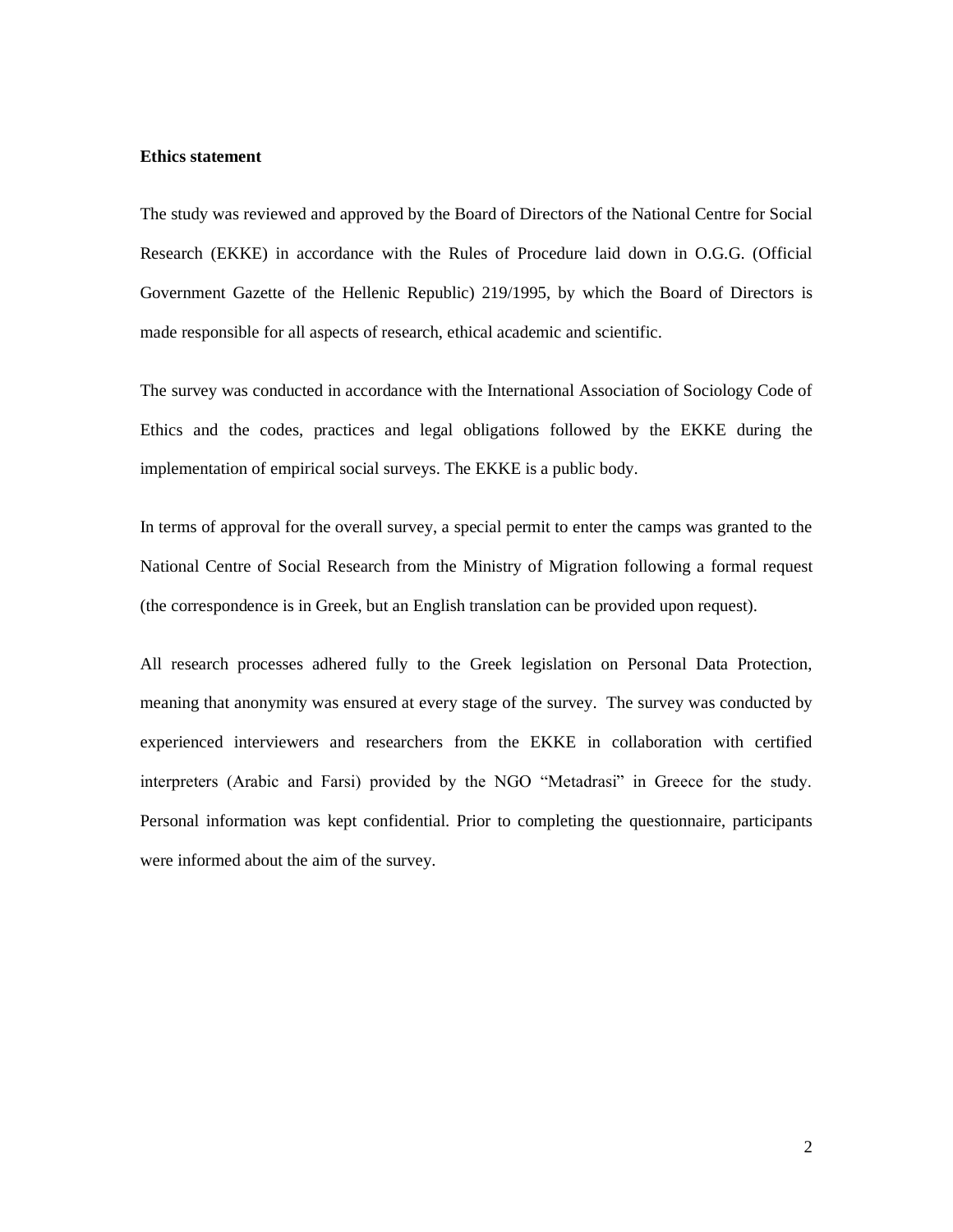## **Introduction**

During 2015, unprecedented numbers of asylum-seekers arrived in Europe (UNHCR 2017). Almost all of those who survived their dangerous journeys across land and sea had been subject to very difficult circumstances for months, if not years. These experiences have taken an enormous toll on their physical and mental health, while the living conditions they have endured subsequent to their arrival in Europe have also been dire. The health consequences of the ordeals suffered by asylum-seekers struggling to get to Europe have scarcely been studied; thus, relevant data are urgently needed in order to properly assess the health needs of this vulnerable group and to design relevant health policies and programs. The REHEAL study carried out among asylumseekers in Greece represents a first step in this direction.

Of the over one million refugees who arrived in Europe in 2015, approximately 850,000 entered through Greece. The vast majority did not stay in Greece but continued their journey to reach their preferred destinations in northern Europe (Turner 2015). In autumn 2015, however, the situation changed dramatically as several countries along the 'Balkan route' leading from Greece to northern Europe began to close their borders. The EU-Turkey agreement concluded in March 2016 severely restricted flows from Turkey to Greece as well as the access of asylum seekers already in Greece to other European countries.

As a result, tens of thousands of asylum-seekers were stranded in Greece, causing them great frustration, as they realized that, due to their slightly later arrival as compared to previous waves of asylum seekers, they would not be able to fulfill their expectations for reaching their desired destinations, typically Germany, Sweden or the UK. It is against this backdrop of dashed hopes, frustration, and uncertainty about the future that the REHEAL survey was conducted in six refugee reception camps and structures across Greece between July and September 2016. The difficult conditions experienced by most refugees and asylum-seekers in these structures were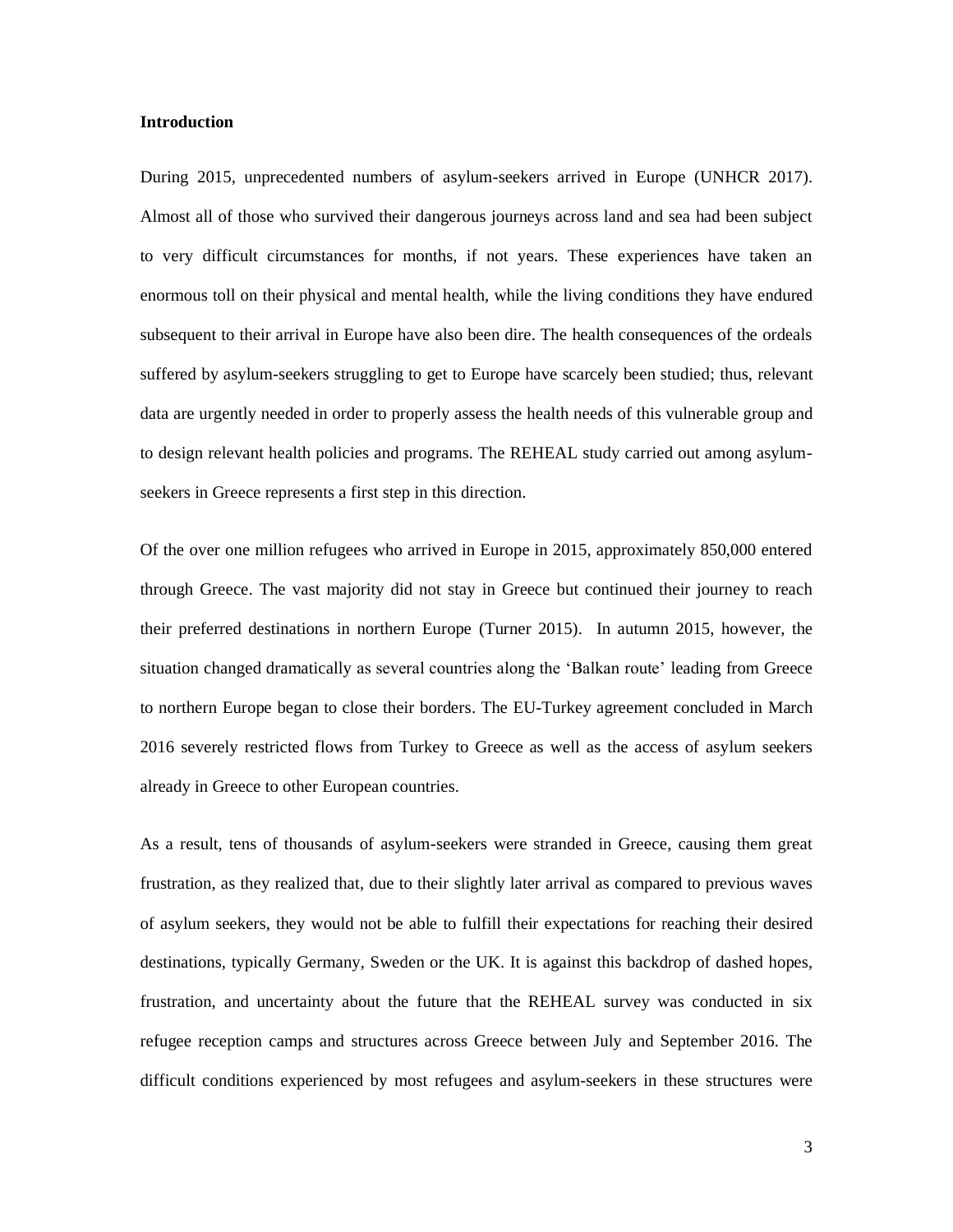expected to further jeopardize their physical and mental health and contribute to their sense of despair (Crepet *et al.* 2017; Silove *et al.* 1997).

Empirical studies reveal the high levels of chronic psychiatric disorders and disability in refugee populations, emphasizing the importance of early recognition and treatment (Mollica *et al.* 2001 Hollifield *et al.* 2002). It is also found that displaced populations living in refugee camps have higher rates of post-traumatic stress disorder (PTSD) than those that are permanently resettled in another country (Steel *et al*. 2009; Hollifield *et al.* 2016). Post migration factors, such as delayed asylum application process, poor living conditions and limited social support may have an even stronger association with psychological distress than pre-migration traumatic experiences (Silove *et al.* 1997; Carswell *et al*. 2011; Schweitzer *et al.* 2006; Laban *et al.* 2006). Tackling feelings of unsafety might contribute to better general health status and facilitate the healing process of posttraumatic experiences (Burgess 2004; Center for Substance Abuse Treatment 2014).

The existing evidence reveals that refugees and asylum-seeker are at high risk of developing mental illness and evaluate their health as poor. To date, few studies have dealt with the new waves of refugees in Europe after the massive inflows of 2015. As Hollifield *et al.* (2002) point out, further empirical research is needed to better define the events associated with adverse health status. To the best of our knowledge, this is the first empirical study, focusing on the main risk factors of post-displacement recovery and healing process i.e. trauma, health and safety with the aim to identify their common and differentiated predictors.

## **Method**

# *Data sources and procedures*

The data of this study was collected from the REHEAL (Refugees' Healing) project a survey among refugees residing in official camps in Greece created at an emergency to accommodate the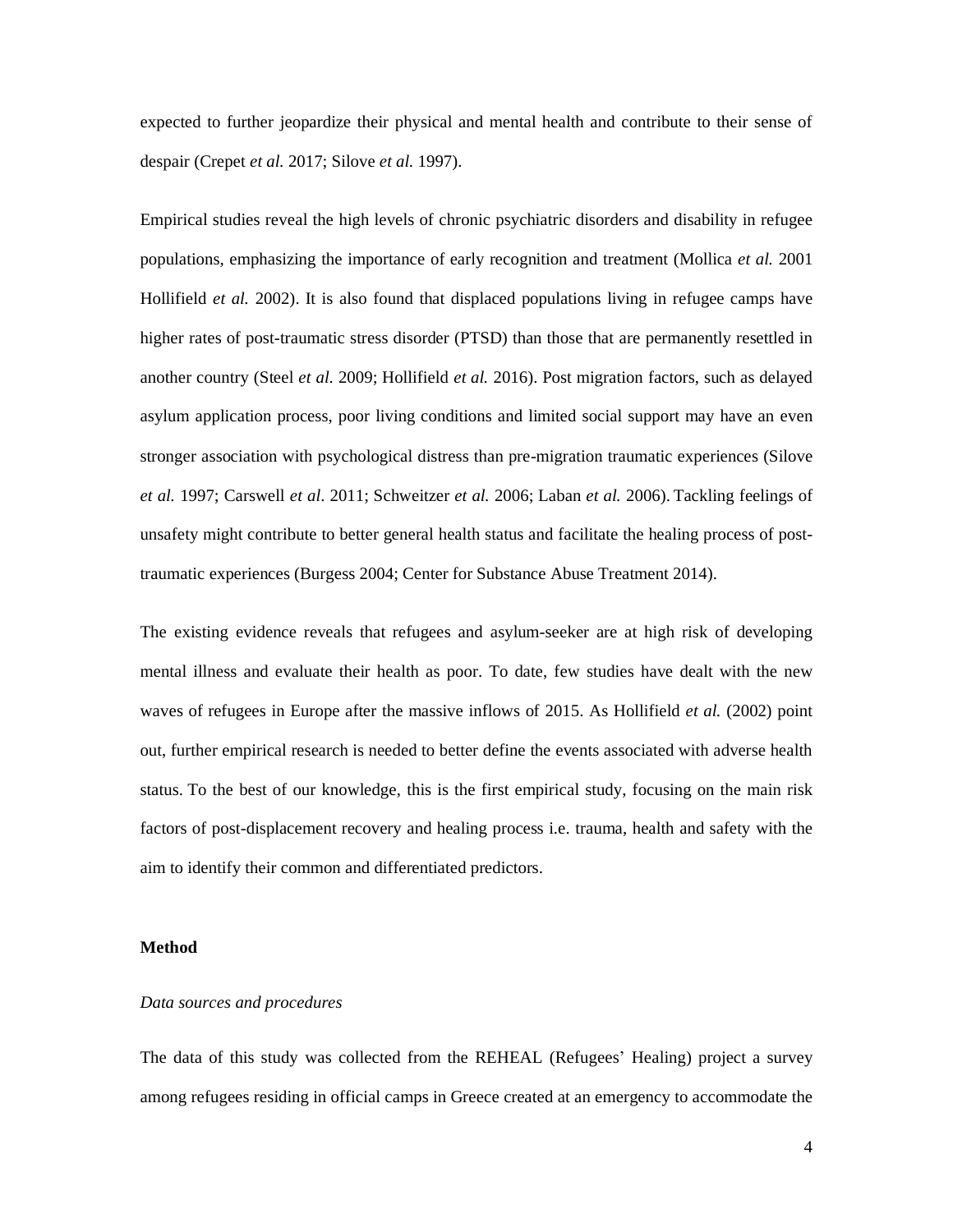thousands of people arrived at an unprecedented scale during the summer and autumn of 2015 (Stathopoulou 2018). The goals of the survey were to investigate the reasons for fleeing homeland, the potential traumatic and discriminative experiences during fleeing and the health needs of the refugee population in relation to their living and reception conditions.

Collection of data at the refugee camps was carried out through the use of structured selfcompleted questionnaires under the supervision of experienced researchers of the National Centre for Social Research and certified interpreters of Arabic and Farsi. The questionnaire was also available in English.

The designed sample size was 360 individuals and the achieved sample size was 367 individuals belonging to the target refugee population. The recruitment of respondents took place at the following camps in Greece after a special permit was given to the National Centre for Social Research by the Ministry of Migration Policy: Eleonas, Diavata, Veroia, Skaramangas, Schisto and Samos island. The number of interviews conducted in each camp was as follows: Eleonas 67, Diavata 82, Veroia 43, Skaramangas 64, Schisto 65 and Samos island 46 interviews.

The sample selection was based on the approach of potential respondents at the camps, using an interview step of three. According to this design, after every third lodging a single person from a family was approached and asked to fill in the questionnaire. The interpreters accompanied the researchers in the field, in order to facilitate the self-completion procedure for respondents needing clarifications.

Due to the special nature of the survey population, there was no possibility of telephone back checks for quality control purposes. Therefore, an initial inspection of the completeness of the filled-in questionnaires was carried out in situ at each camp, by the interviewers and supervisors upon getting them back. Where necessary and in order to minimize the missing responses, the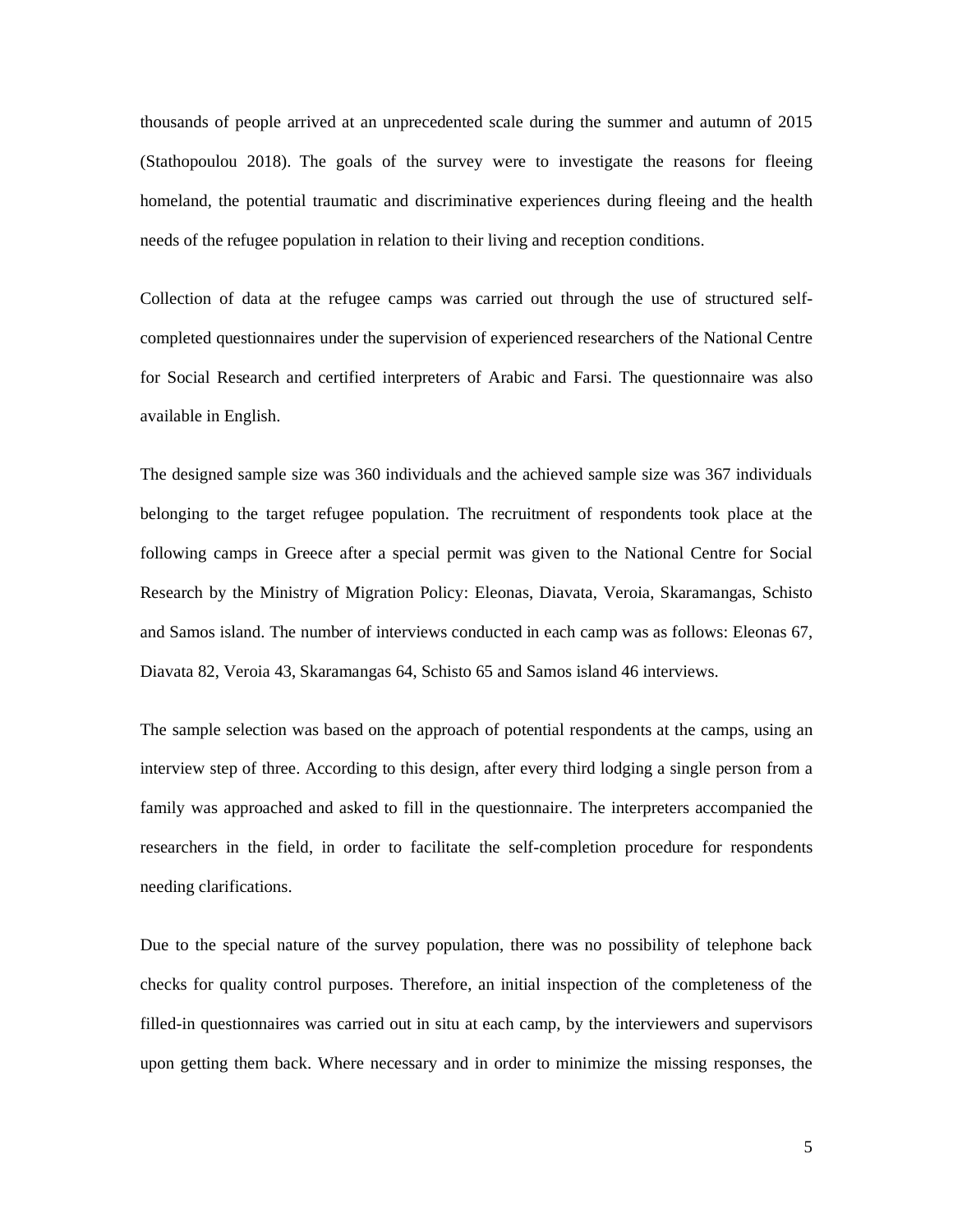respondents were asked, with the help of the interpreters, for clarifications and answers in case of incomplete questionnaires.

The sample size of each location ranged between 43 (Veria) and 82 (Diavata) individuals. The population residing in each camp was not stable. The estimated total number of refugees residing in each camp was provided in situ by the competent authorities. A comparison of the gender distribution among the respondents showed that men constituted the majority of the population in all the camps visited, with percentages ranging between 58.2% (39/67) for Eleonas and 72.3% (47/65) for Schisto camp. As for the age distribution the highest mean value was observed in Veria,  $36.67 \pm 11.47$ , and the lowest in Samos,  $34.09 \pm 13.17$ , while the mean value for the total sample was  $35.25 \pm 12.38$ , with values ranging between 14 and 97 years old.

# *Outcomes*

The data was analysed in terms of three key predictors of post-displacement recovery (Mollica 2011; Mollica *et al.* 2014; Mollica 2016; Steel *et al.* 1999): a) safety ('How safe do you feel in your current location?'), b) self-perceptions of health ('At the moment, how would you say is your health overall?') and c) experienced trauma ('The following are symptoms that people sometimes have after experiencing hurtful or terrifying events in their lives. Please read each one carefully and decide how much the symptoms bothered you in the past week'), according to the shortened 16-item version of the Part IV of the Harvard Trauma Questionnaire (HTQ) of the Harvard Program in Refugee Trauma (Hollifield *et al.* 2002).

Feelings of safety were initially measured in a four-point scale  $(1=very, 2=somewhat, 3=not very)$ safe and 4=not at all safe), but for the purposes of the statistical methodology applied, a binary variable was used to indicate those feeling safe (1=very safe or somewhat safe) and unsafe (0=not very safe or not safe at all). Self-rated health was also recoded from a five-point scale (1=very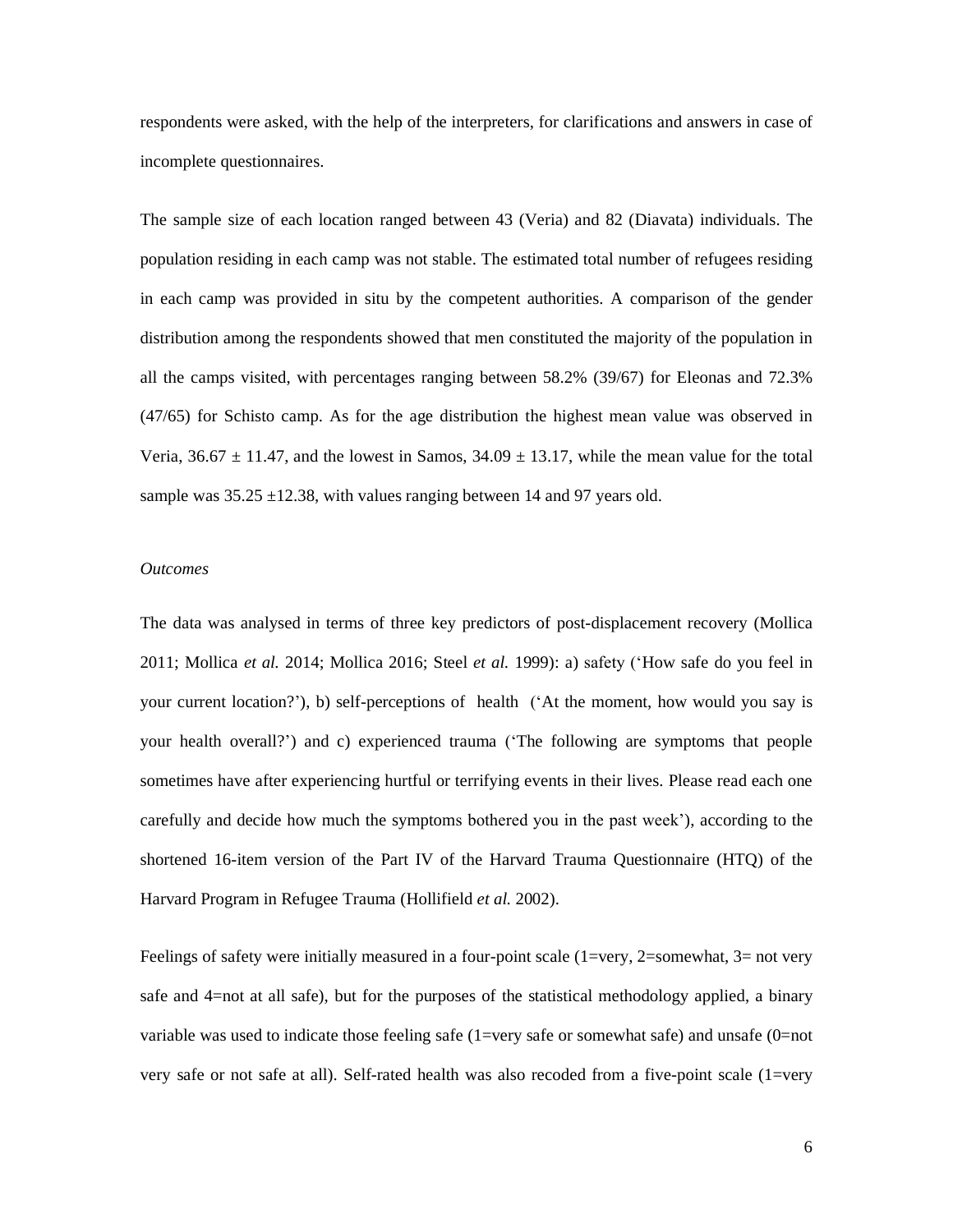good, 2=good, 3=fair, 4=bad, 5=very bad) to a binary variable; healthy (1=very good, good or fair) and unhealthy (0=bad or very bad).

Overall, 52.1% of the respondents were feeling 'not very safe' or 'not safe at all' and 47.9% were feeling 'very' or 'somewhat safe'. In addition, 38.8% of the respondents evaluated their health as "bad or very bad" and 61.2% as 'very good or fair'.

Trauma was measured by a frequency scale  $(1=not \text{ at all}, 2=$ a little,  $3=$ quite a bit,  $4=$  extremely) of the 16 symptoms. The percentages of those responses are presented in Table 1. The symptoms were summed up on a total trauma score with mean value equal to 2.77 (SD 0.90). The most prevalent symptom reported as extremely bothering was the 'feeling as if you don't have a future'  $(57.4\%)$ .

---------------------------------------------------------------------------------------------------------------------

Table 1 about here

---------------------------------------------------------------------------------------------------------------------

# **Statistical analysis**

The internal consistency of the experienced trauma was evaluated through the Cronbach's alpha and was found equal to 0.92, while a potential deletion of any of these symptoms, did not lead to a higher value. We specified two binary logistic regression models, one for safety and a second for health, as well as a multiple linear regression model for the trauma score. The models were adjusted using the pooled dataset of the population surveyed. The limitations in the achieved sample size did not allow any further disaggregated analysis. The odds ratios (ORs) are reported for the interpretation of the results of fitting the binary logistic regression models, while the parameter estimates are reported as resulted of fitting multiple linear regression. In both cases, the statistical significance of the resulting estimated values was evaluated through the p-values of the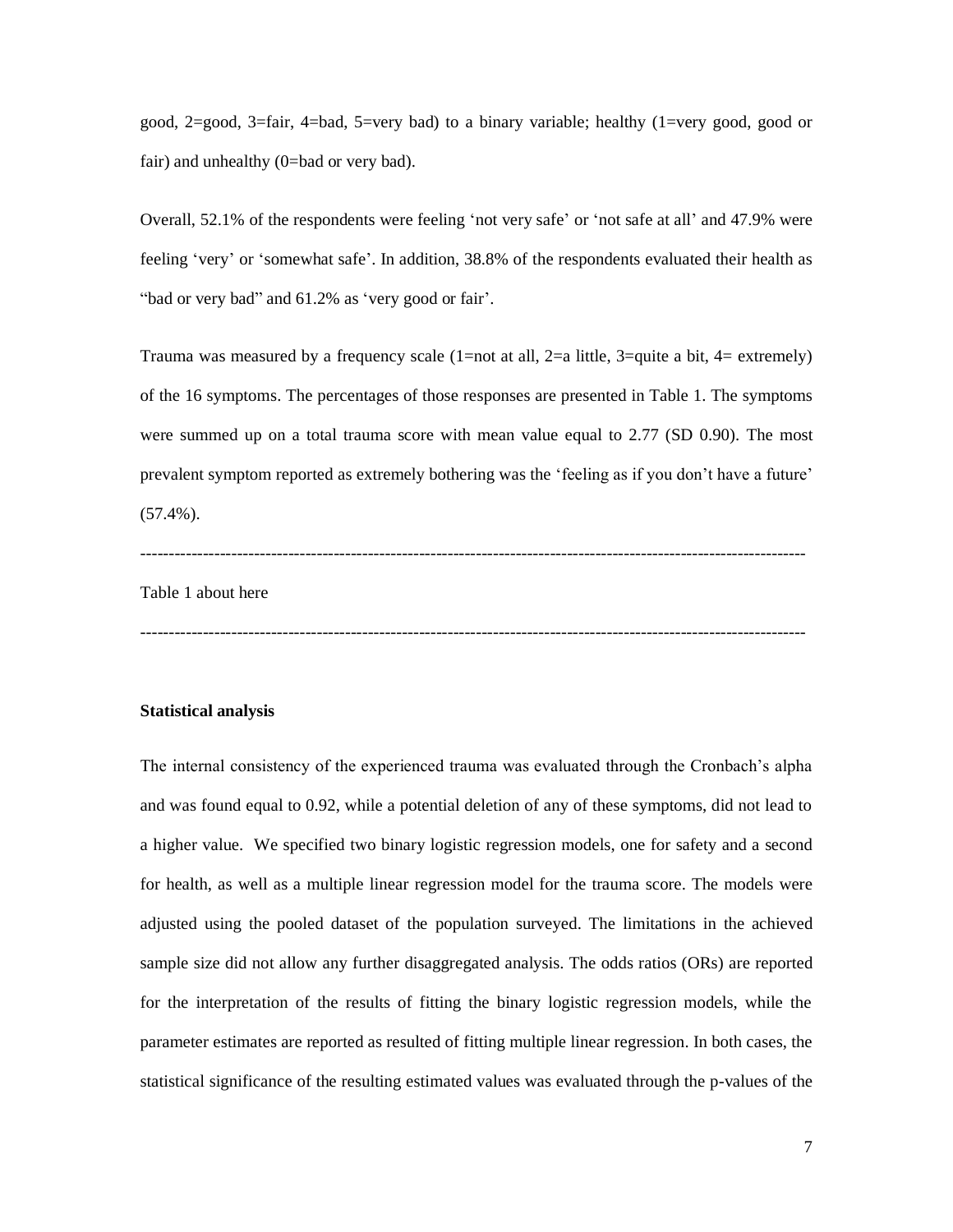corresponding statistical testing using as a threshold the 0.05 value. The assessment of multicollinearity among meaningful factors was judged according to the significance of their correlation coefficients and the final set of covariates was defined in line with these results. Τhe models were adjusted for demographic characteristics and other factors that were associated with refugees' experiences both in their country of origin and Greece. The resulting parameter estimates are presented in Table 2.

Most of these variables have been recoded into binary ones for the clearer interpretation of results. Score of loss was computed as a sum of the 9 items regarding respondents' assessment of different types of loss because of fleeing; loss of personal, children's, spouse or partner's or other family members' and close friends' health, loss of adequate income, savings or emergency money, loss of feeling valuable to others, feeling that one has control over his/her life and loss of intimacy with one or more family members.

---------------------------------------------------------------------------------------------------------------------

# Table 2 about here

---------------------------------------------------------------------------------------------------------------------

No weights have been used either in the structure of the dataset or in the analysis. Missing values were particularly high for the trauma score; 61 out of 367 respondents (16.62%), low for safety, 18 out of 367 (4.9%), and similarly low for health, 19 of out 367 (5.2%). Non imputation techniques were used for the missing values and hence list wise deletion of missing data was performed for all three models. As a result, 28.6% (n=105) of the available data were excluded from the model on safety,  $31.9\%$  (n=117) from the health model, while 16.6% (n=61) observations with at least one missing value in the determinants of the regression model, were excluded from the trauma model.

# **Results**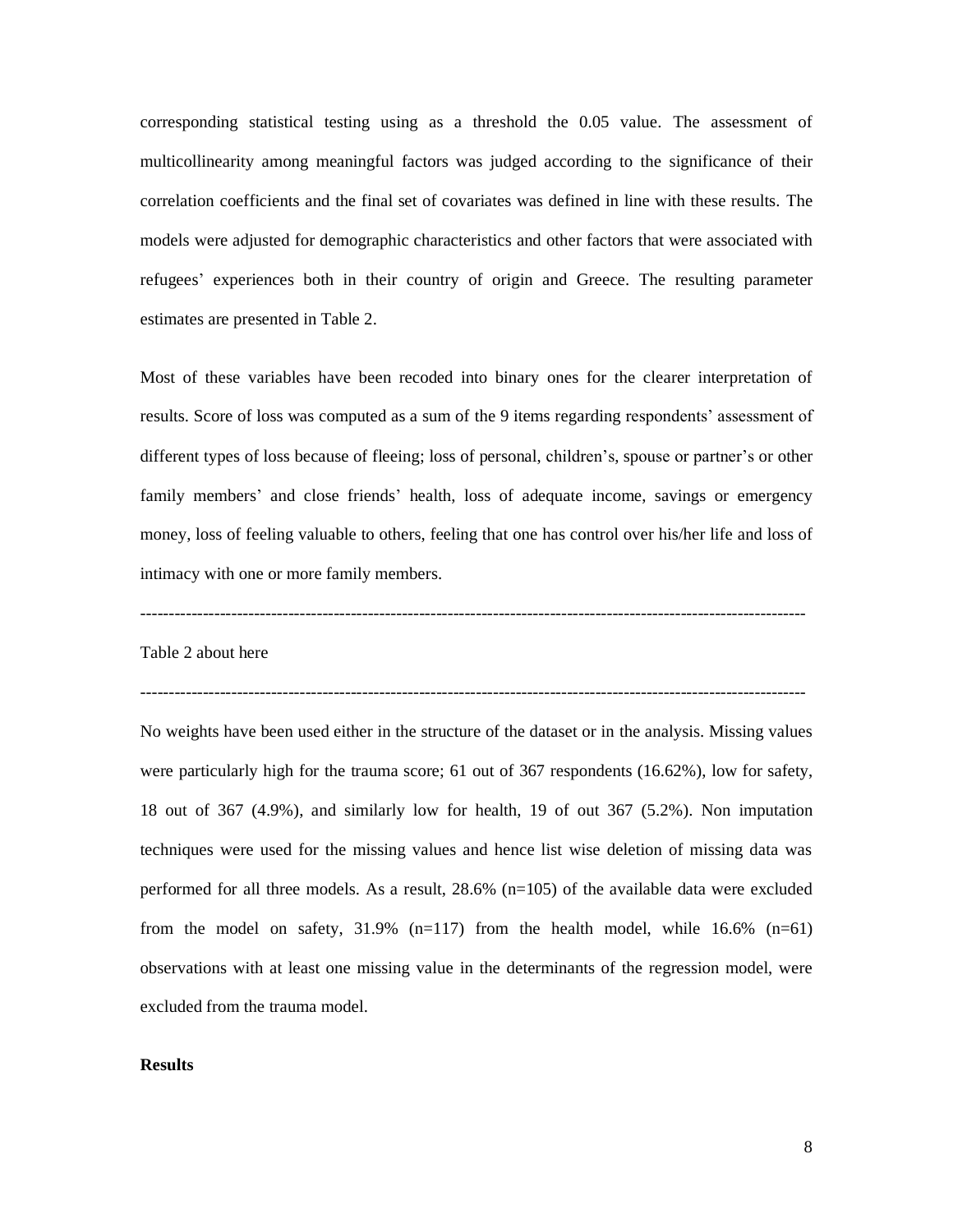The binary logistic regression analysis performed for the model on safety, used the following variables: gender, being Syrian born, self-rated health, experienced discrimination or unfair treatment, being examined by a doctor after arriving in Greece and experience of forced evacuation in the country of origin.

An OR <1 means that any increase in the corresponding determinant results in a decrease in the odds of the feelings of safety (outcome occurrence), whereas an OR>1 means that any increase in the determinant leads to an increase in the odds of the feelings of safety. Statistically significant effects were found for being Syrian born and being examined by a doctor after arriving in Greece. In particular, being born in Syria was associated with a 71% increase in the odds of feeling safe, while being examined by a doctor after arriving in Greece was associated with 78% increase in the odds of feeling safe.

#### ---------------------------------------------------------------------------------------------------------------------

---------------------------------------------------------------------------------------------------------------------

## Table 3 about here

In the second logistic regression, safety, trauma score, ill health without medical care, loss of personal health because of fleeing, back or neck pain while travelling or displaced in refugee's country, breathing problems before leaving home and months since arrival to Greece were used as determinants of self-rated health status. The feeling of safety, the total score of trauma and the loss of personal health have a significant impact on self-rated health. Very bad or bad health increased by 110% the odds of being reported by those who were feeling unsafe than by those who were feeling safe, while a one-unit increase in trauma score resulted in a 63% increase in the odds of poor self-evaluation of health status. In addition, loss of personal health because of fleeing, increased by 84% the odds of reporting having bad and very bad health.

---------------------------------------------------------------------------------------------------------------------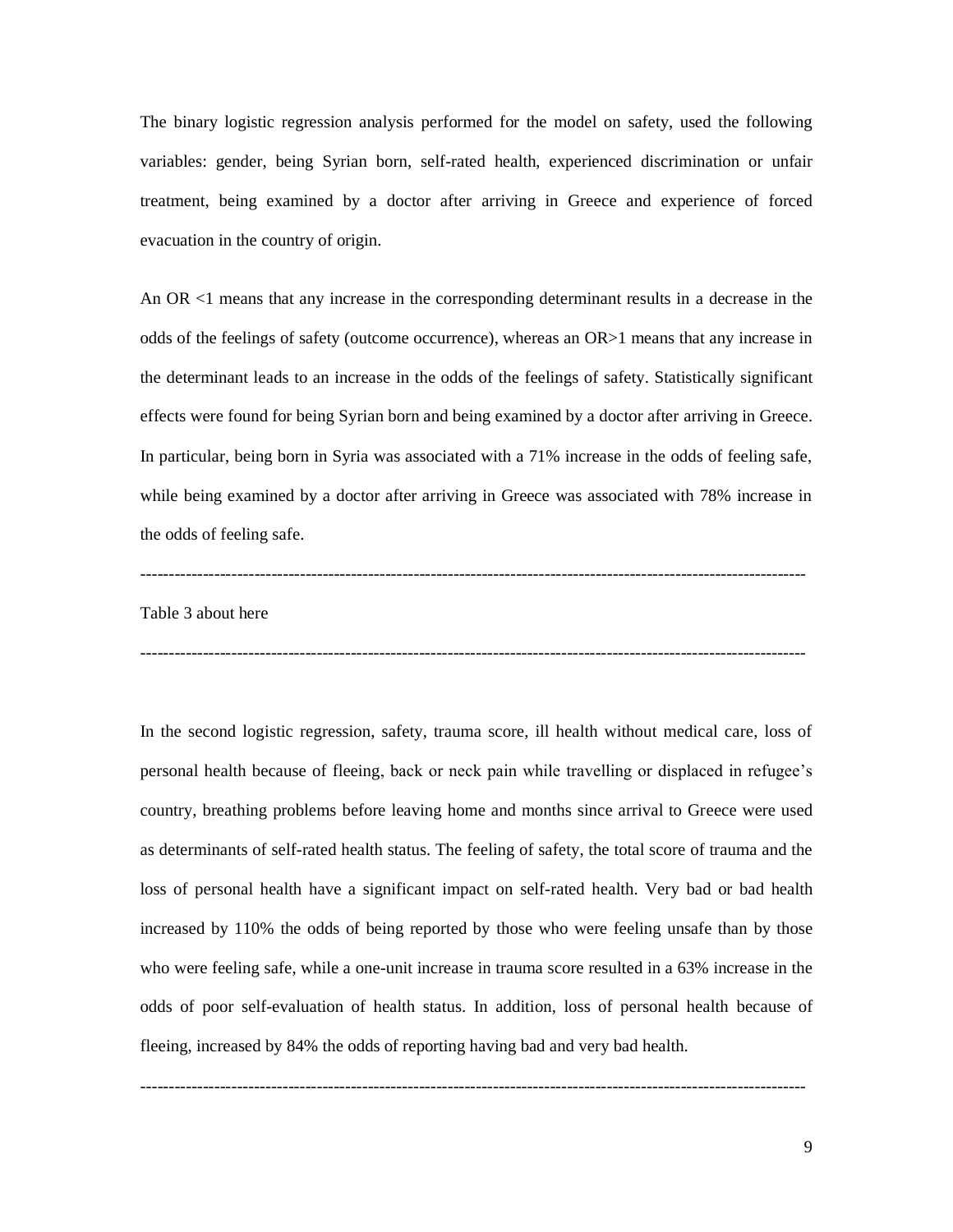As for the multiple linear regression model regarding trauma, the following variables have been used: being Afghan born, self-rated health, experienced discrimination or unfair treatment before leaving home, total score of loss and being accompanied by children. Self-rated health and being accompanied by children were identified as statistically significant determinants, with good health resulting in a decrease of trauma score and the presence of accompanying children resulting in an increase of that score.

---------------------------------------------------------------------------------------------------------------------

---------------------------------------------------------------------------------------------------------------------

Table 5 about here

---------------------------------------------------------------------------------------------------------------------

# **Discussion**

In this study, we investigated safety, health and trauma through different sets of determinants that combined demographic and psychological factors, relevant to refugees' experiences both in their country of origin and in Greece. Even though the majority of the refugees reported being in good or very good health, this study reveals the high levels of exposure to extreme trauma and the lack of a sense of safety in newly arrived refugees in Greece.

Meeting with a Greek physician in the refugee camps was extremely beneficial to establishing a sense of safety. However, it seems that feeling safe is often a matter of both physical and physiological safety. Our analyses demonstrate that safety, trauma and loss of personal health because of fleeing home had statistically significant effects on the self-rated health status. More specifically, those who were feeling unsafe and those who evaluated the loss of personal health as most important, because of fleeing were found more likely to evaluate their overall health as poor. Similarly, those who scored higher with respect to traumatic experiences were more likely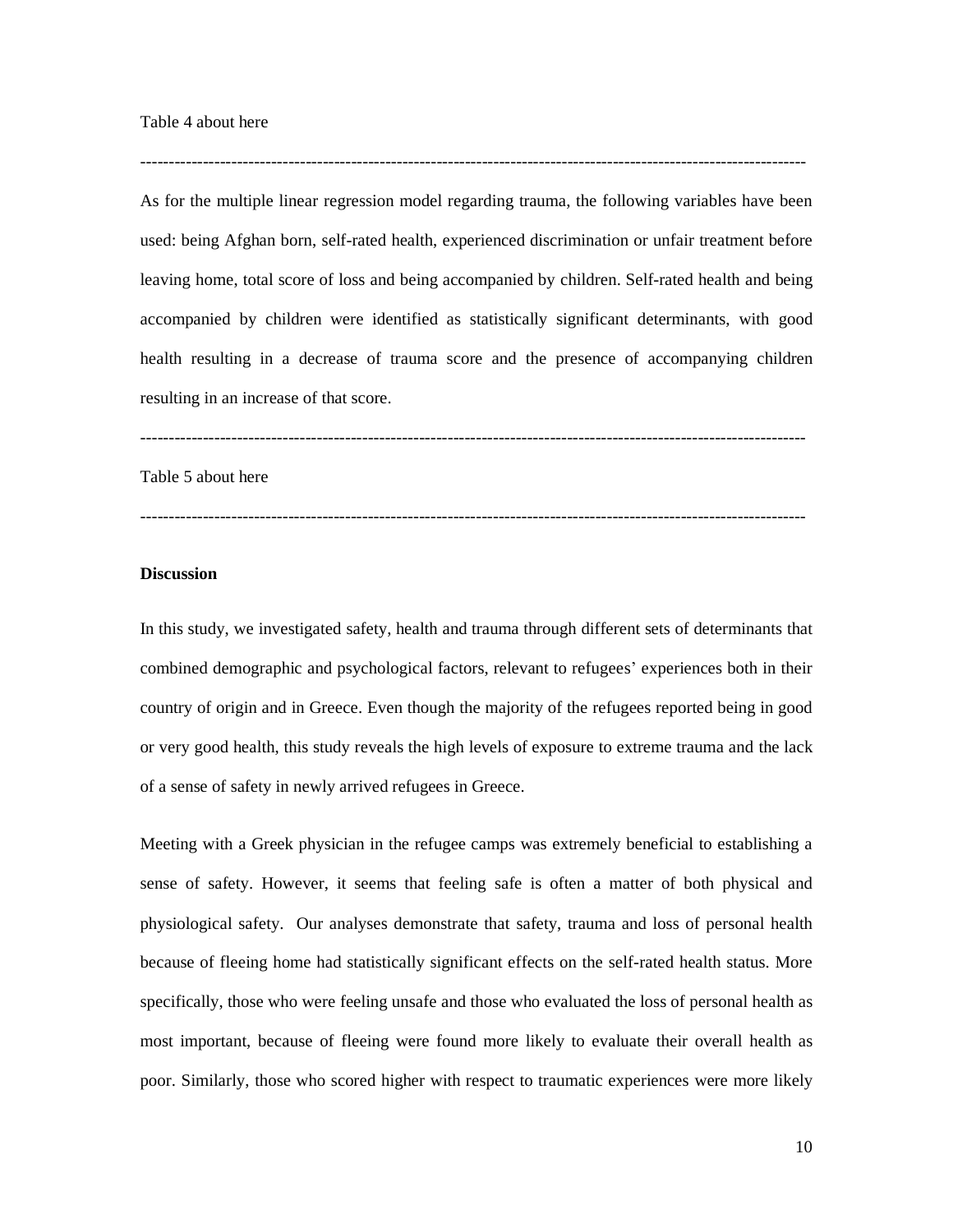to rate their health as poor. These results are consistent with previous evidence on the prevalence of physiological morbidity and depression in refugees and its association with adverse health outcomes (Hollifield *et al.* 2016; Hollifield *et al.* 2002; Mollica *et al.* 2001).

Refugees are often traumatised by pre-displacement events. However, as Papadopoulos (2006) notes, 'trauma (in its negative meaning) is not the only outcome in these situations. There is a huge range of responses, varying from the most pathological and disabling to the most positive, resilient and inspiring' (Papadopoulos 2006). Mollica (2016) argues that 'self-healing occurs at the psychological level when the mind is able to construct new meaning out of violence/trauma'. Our analysis has examined the pre and post displacement factors that have an effect on recovery. As several studies suggest, post-displacement factors may have a cumulative effect on prior trauma often leading to a "polytrauma" (Bogic et al. 2015; Hollifield *et al.* 2002; Gorst-Unsworth and Goldenberg 1998).

Self-rated health and being accompanied by children emerged as statistically significant determinants of trauma; in particular, we found that poor health and being accompanied by children leads to an increase in the trauma score. These results along with the association yielded between health and safety provides confirmation of the interplay between pre- and postmigration factors on psychological well-being (Carswell *et al*. 2011). The country of birth and access to medical services in the host country emerged as important determinants of safety. Syrians were found to be healthier and less traumatized compared to Afghanis. As Goldsmith (2008) mentions, 'refugees may obtain physical security in the host country, but they may not immediately experience psychological security, a sense of being settled and safe'. Uncertainty about the future in host countries and barriers to accessing social support and health care services may further hinder refugees' recovery (De Vito *et al.* 2015). In some cases 'neither refugees themselves nor their clinicians are fully aware of the exact entitlements refugees have to access different types of health care' (Giacco and Priebe 2017).

11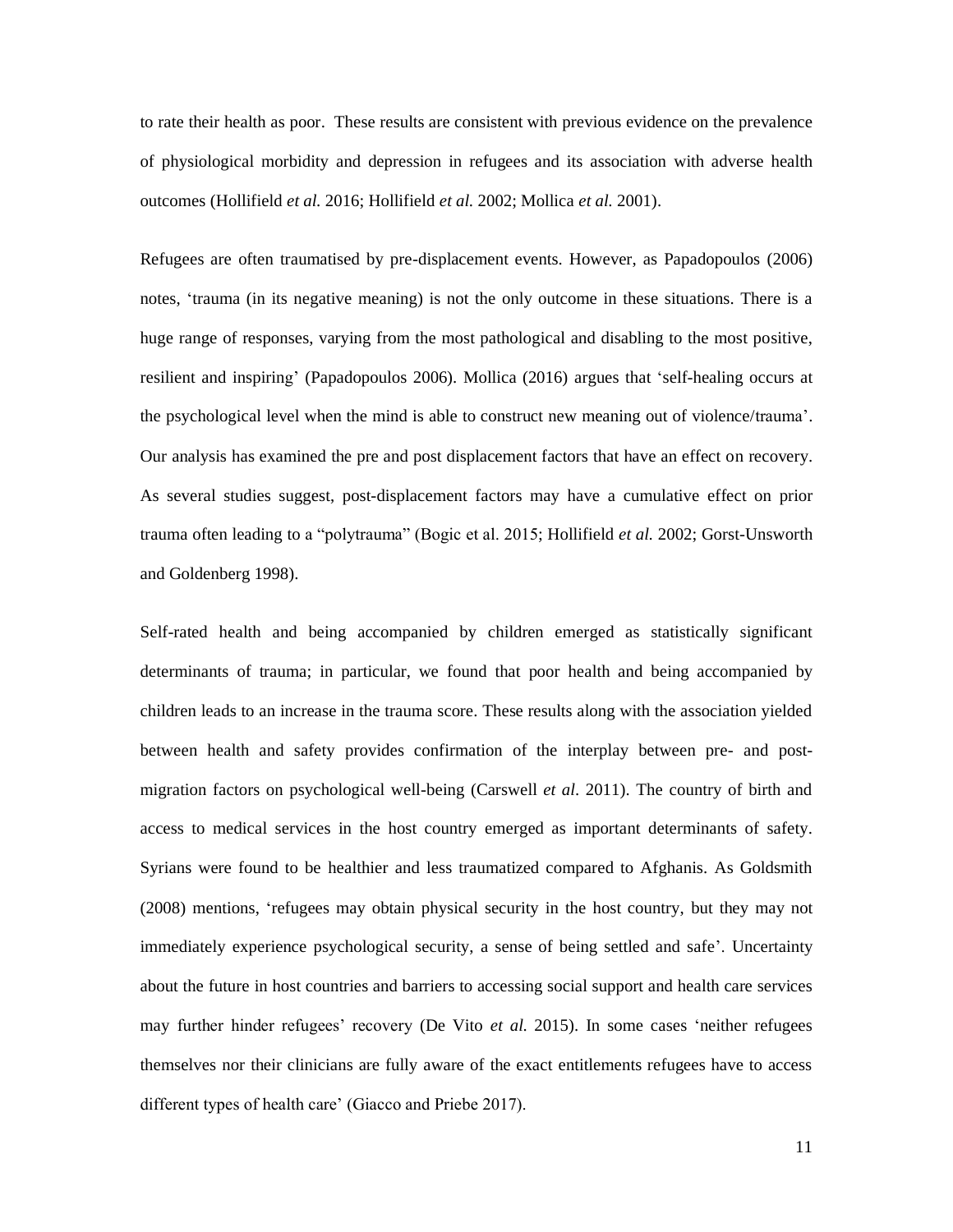## *Limitations*

This study has several limitations. First, due to the specific emergency conditions that characterized the first phase of refugees' accommodation in Greece, it was not feasible to design the survey according to an area probability sampling. As the accommodation capacity in each camp was changing due to new arrivals, the refugee target population was elusive characterized by high mobility and instability. Thus, time location sampling was implemented according to the recommendations of disaster research (Pennel *et al*. 2014; Mneimneh *et al*. 2014).

Second, prior to the fieldwork period a pre-registration asylum process (9/06 - 5/07/2016) had been initiated by the Greek Ministry of Migration, posing considerable constraints in the administration time provided by the camp authorities for the survey and the availability of certified interpreters. The sample was, thus, designed according to these limitations and no pilot testing was possible.

Third, despite the meticulous design of the questionnaire the cultural diversity of the population surveyed might have an effect on the comprehension of specific questions and the non-response rate.

Fourth, although the aim of the survey was clearly stated at the beginning of the fieldwork some respondents might be prone to misconceive its purpose and answer according to a presumably "correct" way, i.e rate their health as good or very good aspiring in a quicker asylum process (Pennel *et al*. 2014).

## **Conclusion**

This study indicates that the post-migration physical and psychological well-being of refugees and asylum seekers is strongly associated to the policy effectiveness and the institutional capacity of the host country, in terms of providing adequate living conditions and integration prospects, as

12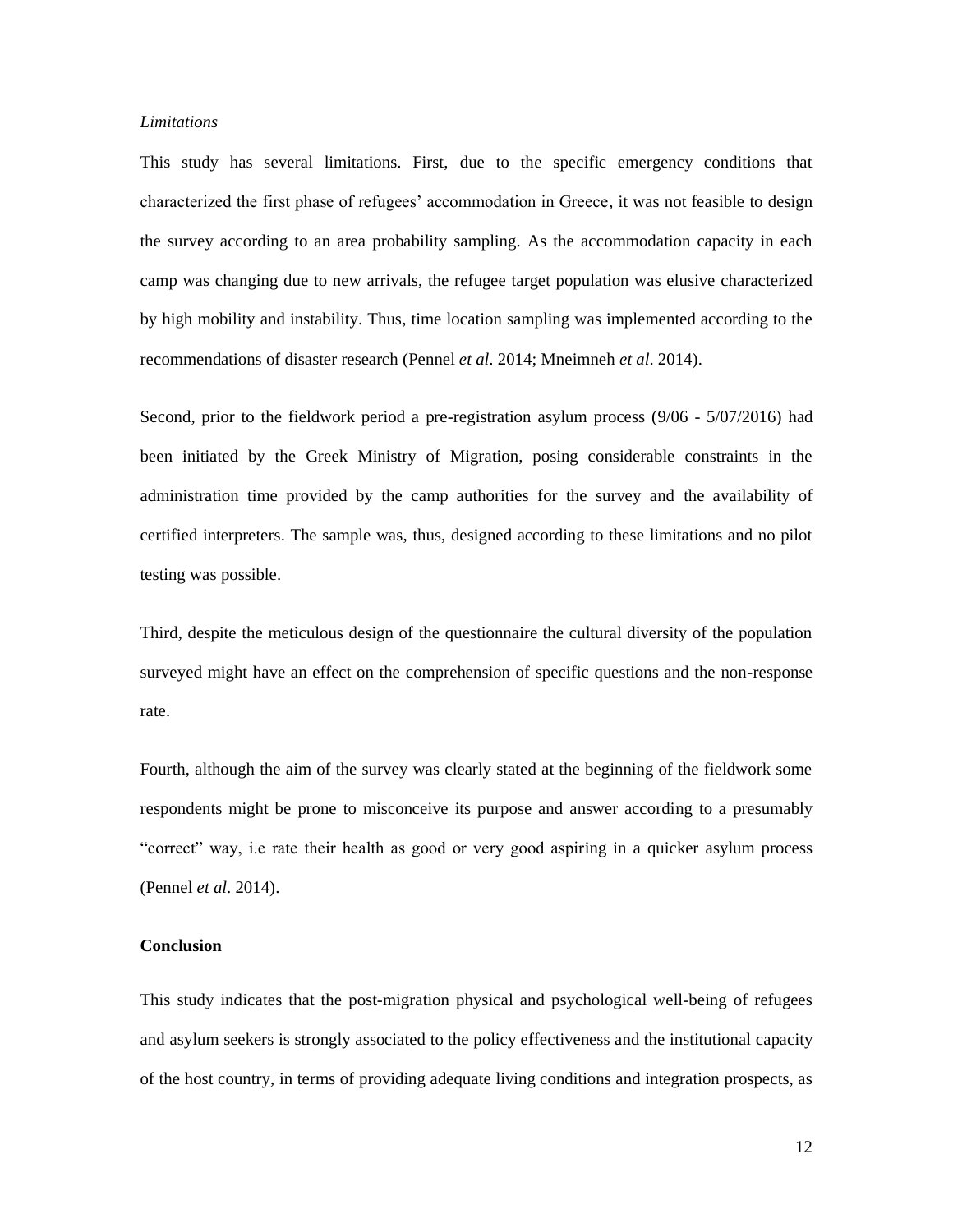well as to the overall European strategy regarding refugee flows and settlement. Humanitarian responses to the growing needs of refugee populations across Europe and beyond have to take into account refugees' traumatic experiences (Spiegel 2017). Early assessment of the health and mental health needs of refugees is expected to minimize future disability and chronic distress among refugees to the benefit of public health and facilitate their integration in host countries by containing the growing intolerance towards them (Tsiamis *et al.* 2016; Mollica *et al.* 2002; Μollica *et al.* 2001; Lindert et al. 2016; Τhe Lancet 2015; Horton 2017; Polatin 2017).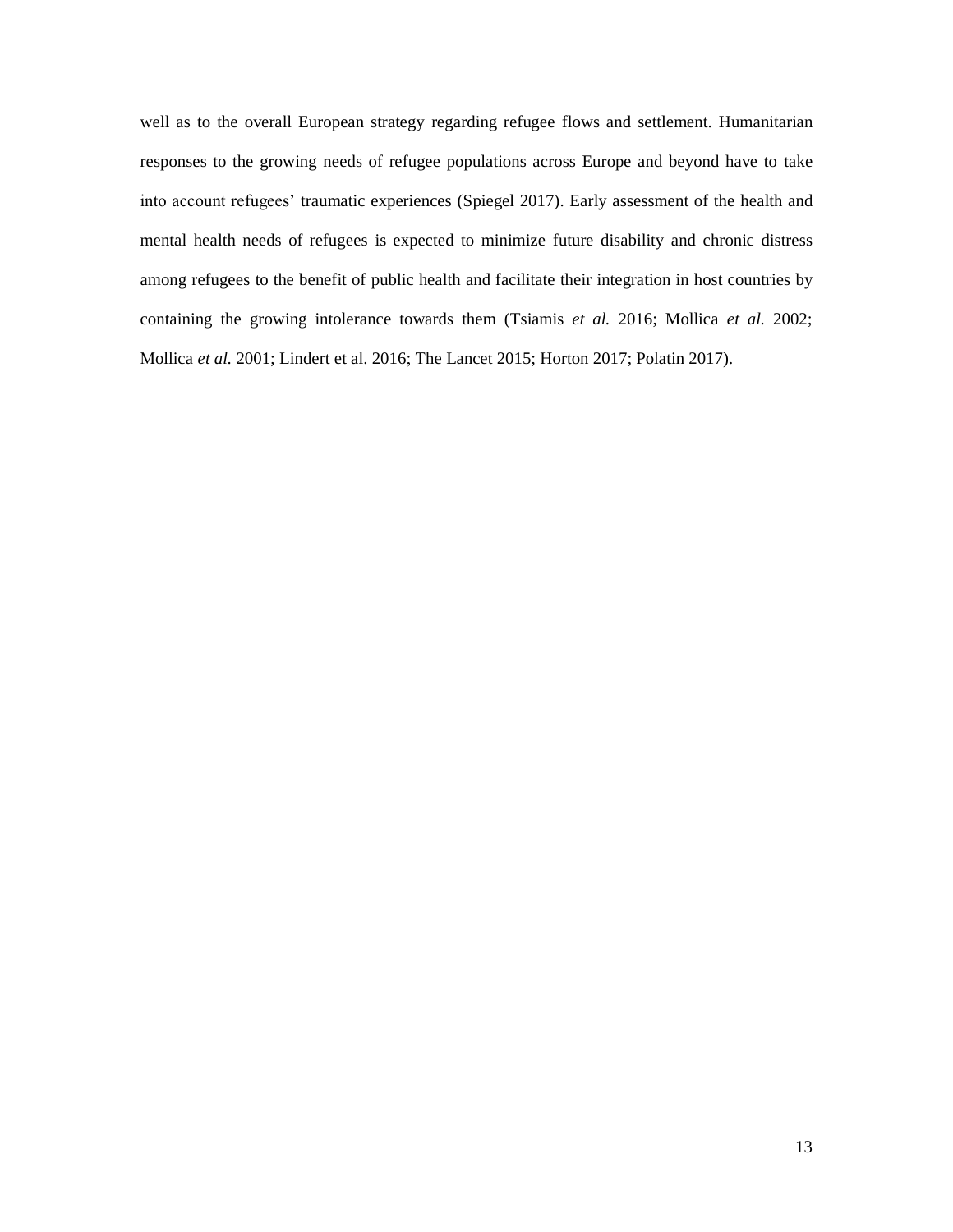### **References**

BOGIC M., NJOKU A., PRIEBE S. (2015) 'Long-term mental health of war-refugees: a systematic literature review'. *BMC International Health and Human Rights*. doi:10.1186/s12914- 015-0064-9.

BURGESS A. (2004) Health Challenges for Refugees and Immigrants, *Refugee Reports*. 2004;  $25(2):1-20.$ 

CARSWELL K., BLACKBURN P., BARKER C. (2011) 'The relationship between trauma, postmigration problems and the psychological well-being of refugees and asylum seekers'. *International Journal of Social Psychiatry* 57(2):107-19.

CENTER FOR SUBSTANCE ABUSE TREATMENT (2014) *Treatment Improvement Protocol (TIP) Series No. 57*. Rockville (MD): Substance Abuse and Mental Health Services Administration (US).

CREPET A., RITA F., REID A., BOOGAARD WV., DEIANA P., QUARANTA G., BARBIERI A., BONGIORNO F., CARLO S. (2017) 'Mental health and trauma in asylum seekers landing in Sicily in 2015: a descriptive study of neglected invisible wounds'. *Conflict and Health,* 11(1): 1-11.

DE VITO E., DE WAURE C., SPECCHIA ML., RICCIARDI W. (2015) *Public Health Aspects of Migrant Health: A Review of the Evidence on Health Status for Undocumented Migrants in the European Region*. Copenhagen: WHO Regional Office for Europe.

GIACCO D, PRIEBE S. (2017) 'Mental health care for adult refugees in high-income countries'. *Epidemiology and Psychiatric Sciences.* doi: 10.1017/S2045796017000609.

GOLDSMITH L. (2008) *Citizenship, Our Common Bond*. London: Department of Justice.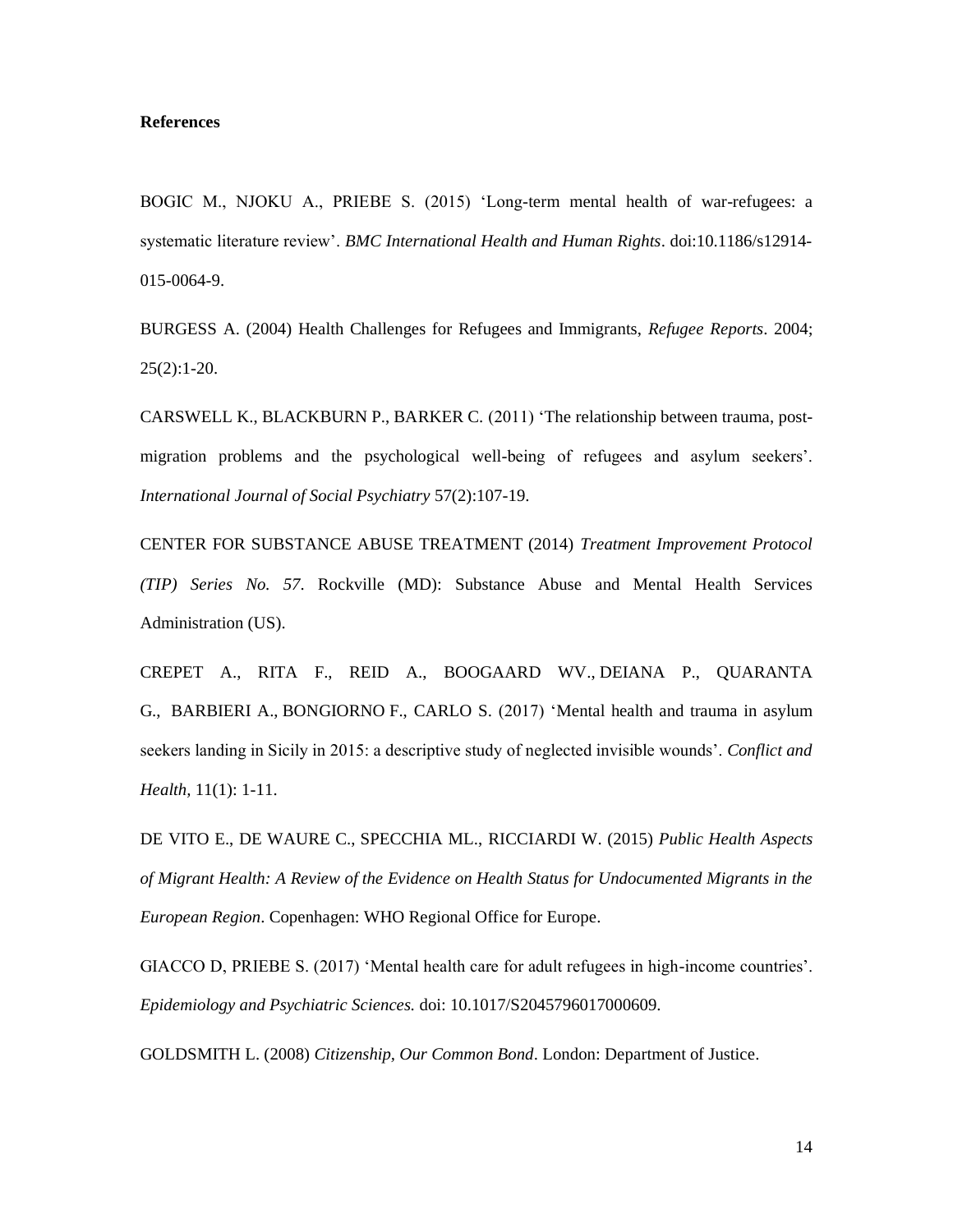GORST-UNSWORTH C., GOLDENBERG E. (1998) 'Psychological sequel of torture and organized violence suffered by refugees from Iraq: Trauma-related factors compared with social factors in exile'. *British Journal of Psychiatry* 172:90-4.

HOLLIFIELD M., TOOLSON C., VERBILLIS-KOLP S., FARMER B., YAMAZAKI J., WOLDEHAIMANOT T., HOLLAND A. (2016) 'Effective Screening for Emotional Distress in Refugees'. *Journal of Nervous and Mental Disease* 204(4):247-53.

HOLLIFIELD M., WARNER TD., LIAN N., KRAKOW B., JENKINS JH., KESLER J., STEVENSON J., WESTERMEYER J. (2002) 'Measuring trauma and health status in refugees: A critical review'. *JAMA* 288(5): 611-21.

HORTON R. (2017) 'Offline: Racism—the pathology we choose to ignore. Lancet Racism-the pathology we choose to ignore'. *Lancet* 390(10089):14.

LABAN CJ., GERNAAT HB., KOMPROE IH., VAN DER TWEEL I., DE JONG JT. (2006) 'Post-migration living problems and common psychiatric disorders in Iraqi asylum seekers in the Netherlands'. *Journal of Nervous and Mental Disease* 193(12):825-32.

LINDERT J, CARTA GM, SCHAFER I, MOLLICA RF. (2016) 'Refugees mental health-A public mental health challenge'. *European Journal of Public Health* 26(3): 374-75.

MNEIMNEH ZN., AXINN WG., GHIMIRE D., CIBELLI KL., AL KAISY MS. (2014) Conducting Surveys in Areas of Armed Conflict. In TOURANGEAU R., EDWARDS Β., JOHNSON TP., WOLTER KM., BATES N. (eds.) *Hard-to-Survey Populations*. Cambridge: Cambridge University Press.

MOLLICA R., BROOKS R., EKBLAD S., MCDONALD L. (2014) 'The new H5 model of refugee trauma and recovery'. In Lindert J., Levav I. (eds.) *Violence and Mental Health*. New York: Springer Publishing Company.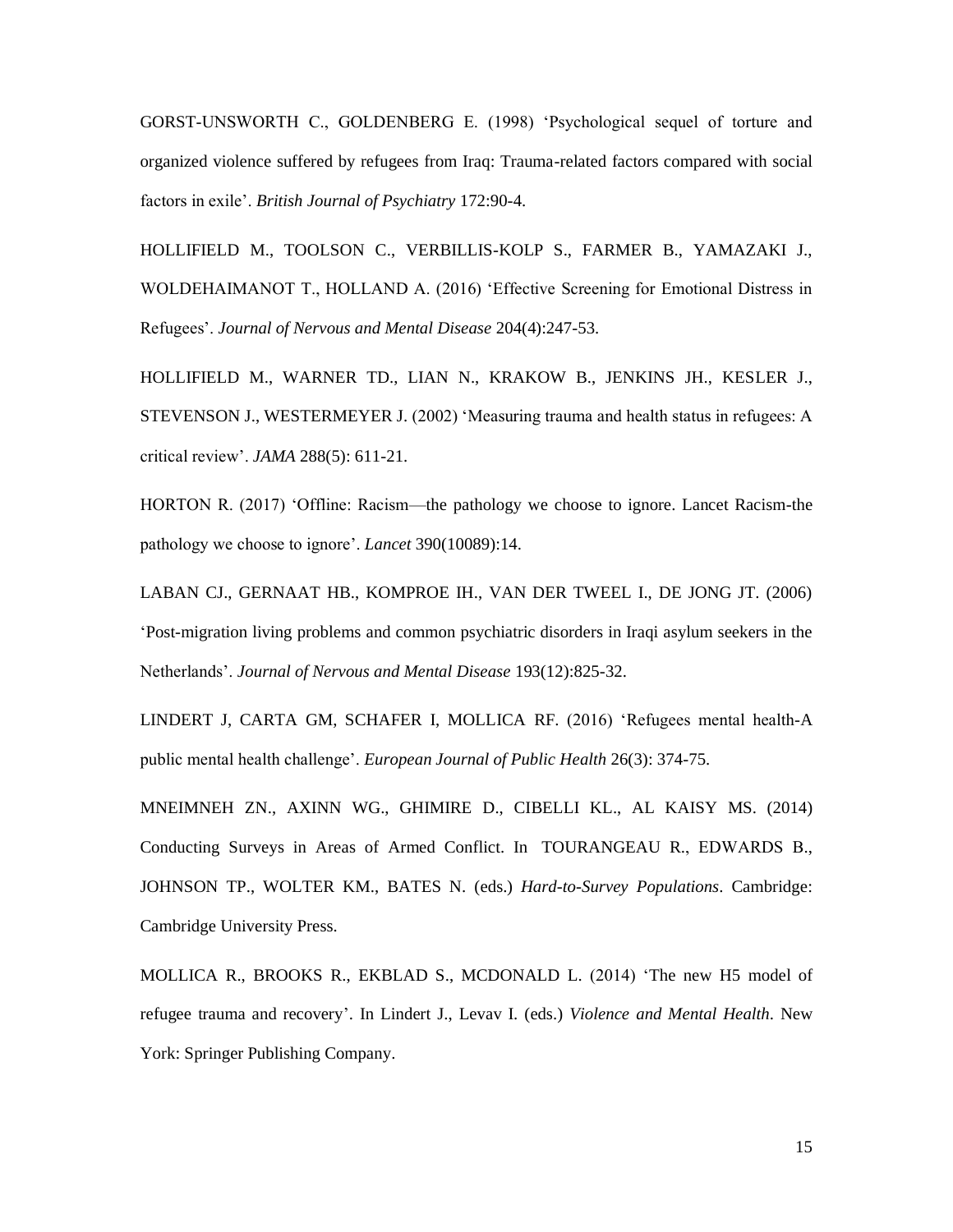MOLLICA RF, CUI X, MCINNES K, MASSAGLI MP. (2002) 'Science-based policy for psychosocial interventions in refugee camps: A Cambodian example'. *Journal of Nervous and Mental Disease* 190(3): 158-66.

MOLLICA RF. (2011) *Global Mental Health: Trauma and Recovery*. Cambridge, MA: Harvard Program in Refugee Trauma.

MOLLICA RF. (2016) *Healing Invisible Wounds,* 3rd ed. Nashville, TN: Vanderbilt University Press.

MOLLICA RF., SARAJLIC N., CHERNOFF M., LAVELLE J., VUKOVIC IS., MASSAGLI MP. (2001) 'Longitudinal study of psychiatric symptoms, disability, mortality, and emigration among Bosnian refugees'. *JAMA* 286(5):546-54.

PAPADOPOULOS RK. (2006) *Refugees and Psychological Trauma: Psychosocial Perspectives*. London: National Children's Bureau.

PENNEL BE., DESHMUKH Y., KELLEY J., MAHER P., WAGNER J., TOMLIN D. (2014) 'Disaster research: surveying displaced populations'. In TOURANGEAU R., EDWARDS Β., JOHNSON TP., WOLTER KM., BATES N. (eds.) *Hard-to-Survey Populations*. Cambridge: Cambridge University Press.

POLATIN P. (2017) *Considerations in understanding and providing for the mental health needs of refugees*. Toronto: North American Refugee Health Conference.

SCHWEITZER R., MELVILLE F., STEEL Z., LACHEREZ P. (2006) 'Trauma, post-migration living difficulties, and social support as predictors of psychological adjustment in resettled Sudanese refugees'. *Australian and New Zealand Journal of Psychiatry* 40(2):179-87.

SILOVE D., SINNERBRINK I., FIELD A., MANICAVASAGAR V., STEEL Z. (1997) 'Anxiety, depression and PTSD in asylum-seekers: assocations with pre-migration trauma and post-migration stressors'. *British Journal of Psychiatry* 170(4):351-7.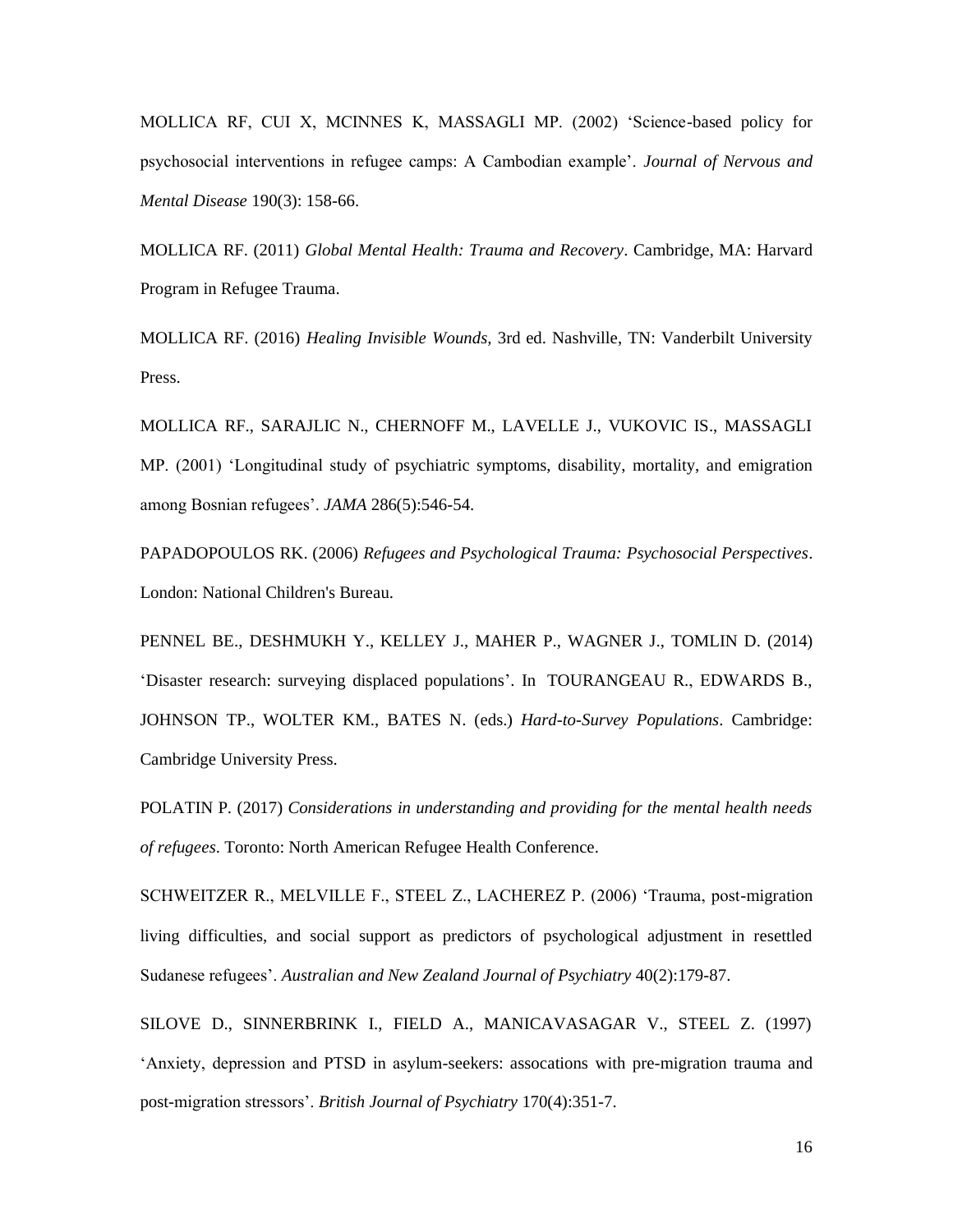SPIEGEL PB. (2017) 'The humanitarian system is not just broke, but broken: recommendations for future humanitarian action' *The Lancet*. doi: 10.1016/S0140-6736 (17) 31278-3.

STATHOPOULOU T. (2018) 'Surveying the hard-to-survey. Refugees and unaccompanied minors in Greece'. In Suárez-Orozco M. (ed.) *Humanitarianism and Mass Migration, Confronting the world crisis*. Berkeley and Los Angeles: University of California Press.

STEEL Z., CHEY T., SILOVE D., MARNANE C., BRYANT RA., VAN OMMEREN M. (2009) 'Association of torture and other potentially traumatic events with mental health outcomes among populations exposed to mass conflict and displacement: a systematic review and metaanalysis'. *JAMA* 302(5):537-49.

STEEL Z., SILOVE D., BIRD K., MCGORRY P., MOHAN P. (1999) 'Pathways from war trauma to posttraumatic stress symptoms amongst Tamil asylum seekers, refugees and immigrants'. *Journal of Traumatic Stress* 12(3):421-35.

THE LANCET (2015) 'Europe in 2015--health in a diverse and changing region'. *Lancet* 386(10000):1211.

TSIAMIS C, TERZIDIS A, KAKALOU E, RIZA E, ROSENBERG T. (2016) 'Is it time for a Refugees Health Unit in Greece?' *The Lancet* 388(10048):958.

TURNER, S. (2015) 'Refugee blues: A UK and European perspective'. *European Journal of Psychotraumatology* 6(1): 1-9.

UNHCR (2017) Refugees Operational Data Portal by UNHCR. Available at <http://data2.unhcr.org/en/situations/mediterranean> (accessed October 20, 2017).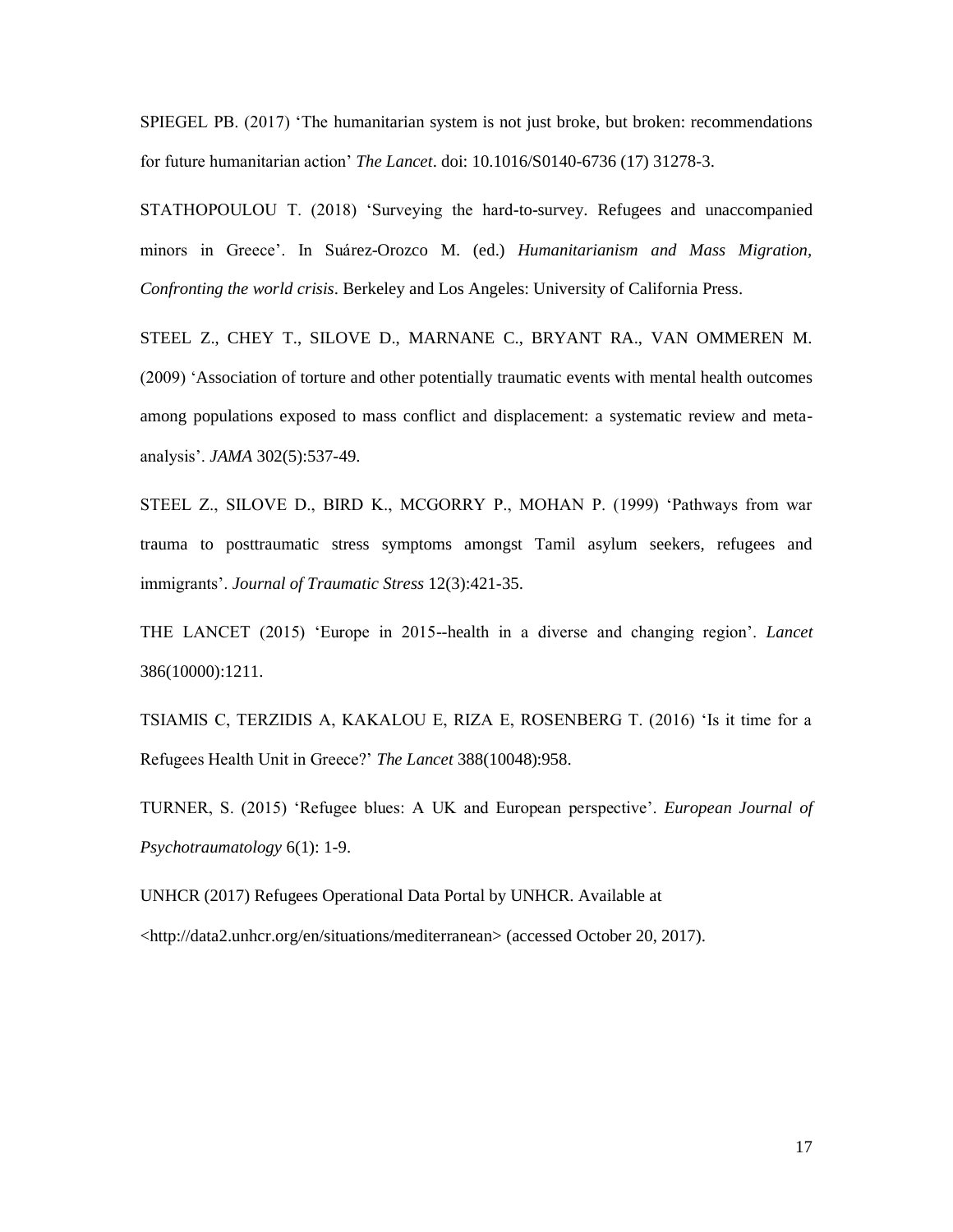# **Tables**

# **Table 1: Descriptive statistics for Trauma symptoms**

| <b>Bothersome symptoms</b>                                            | Not at all                  | A little     | Quite a bit  | <b>Extremely</b>            |
|-----------------------------------------------------------------------|-----------------------------|--------------|--------------|-----------------------------|
|                                                                       | $n\left(\frac{0}{0}\right)$ | n(%)         | n(%)         | $n\left(\frac{9}{6}\right)$ |
| Recurrent thoughts/memories of                                        | 37 (15.3%)                  | 42(17.4%)    | $45(18.6\%)$ | 118(48.8%)                  |
| the most hurtful/terrifying events                                    |                             |              |              |                             |
| Feeling as though the event is                                        | 62 (31.0%)                  | 54(27.0%)    | 31(15.5%)    | 53(26.5%)                   |
| happening again                                                       |                             |              |              |                             |
| <b>Recurrent nightmares</b>                                           | 54(25.7%)                   | 60(28.6%)    | $32(15.2\%)$ | 64(30.5%)                   |
| Feeling detached or withdrawn                                         | 62(29.7%)                   | $50(23.9\%)$ | $25(12.0\%)$ | 72(34.4%)                   |
| from people                                                           |                             |              |              |                             |
| <b>Unable to feel emotions</b>                                        | 65(35.7%)                   | 52(28.6%)    | 39(21.4%)    | 26(14.3%)                   |
| Feeling jumpy, easily startled                                        | $47(21.0\%)$                | 37(16.5%)    | 41(18.3%)    | 99(44.2%)                   |
| <b>Difficulty concentrating</b>                                       | 44(20.7%)                   | 53(24.9%)    | 38(17.8%)    | 78(36.6%)                   |
| <b>Trouble sleeping</b>                                               | 47(20.4%)                   | $51(22.2\%)$ | 41(17.8%)    | 91(39.6%)                   |
| <b>Feeling on guard</b>                                               | 58(28.7%)                   | 34(16.8%)    | $42(20.8\%)$ | 68(33.7%)                   |
| irritable<br><b>Feeling</b><br>having<br>or<br>outbursts of anger     | 61(27.9%)                   | 48(21.9%)    | $33(15.1\%)$ | $77(35.2\%)$                |
| Avoiding activities that remind<br>you of the traumatic/hurtful event | $51(25.4\%)$                | 43(21.4%)    | 36(17.9%)    | 71(35.9%)                   |
| Inability to remember parts of the<br>most hurtful/traumatic events   | 76(39.9%)                   | 28(14.4%)    | $43(22.1\%)$ | 48(24.6%)                   |
| Less interest in daily activities                                     | $54(26.1\%)$                | 58(28.0%)    | 37(17.9%)    | 58(28.0%)                   |
| Feeling as if you don't have a<br>future                              | $45(17.1\%)$                | 36(13.7%)    | $31(11.8\%)$ | $151(57.4\%)$               |
| thoughts/feelings<br><b>Avoiding</b>                                  | $50(25.4\%)$                | 47(23.9%)    | 39(19.8%)    | $61(31.0\%)$                |
| with<br>associated<br>the                                             |                             |              |              |                             |
| traumatic/hurtful events                                              |                             |              |              |                             |
| emotional or<br>physical<br>Sudden                                    | 56(25.3%)                   | 50(22.6%)    | 32(14.5%)    | 83(37.6%)                   |
| reaction when reminded of most                                        |                             |              |              |                             |
| hurtful/traumatic events                                              |                             |              |              |                             |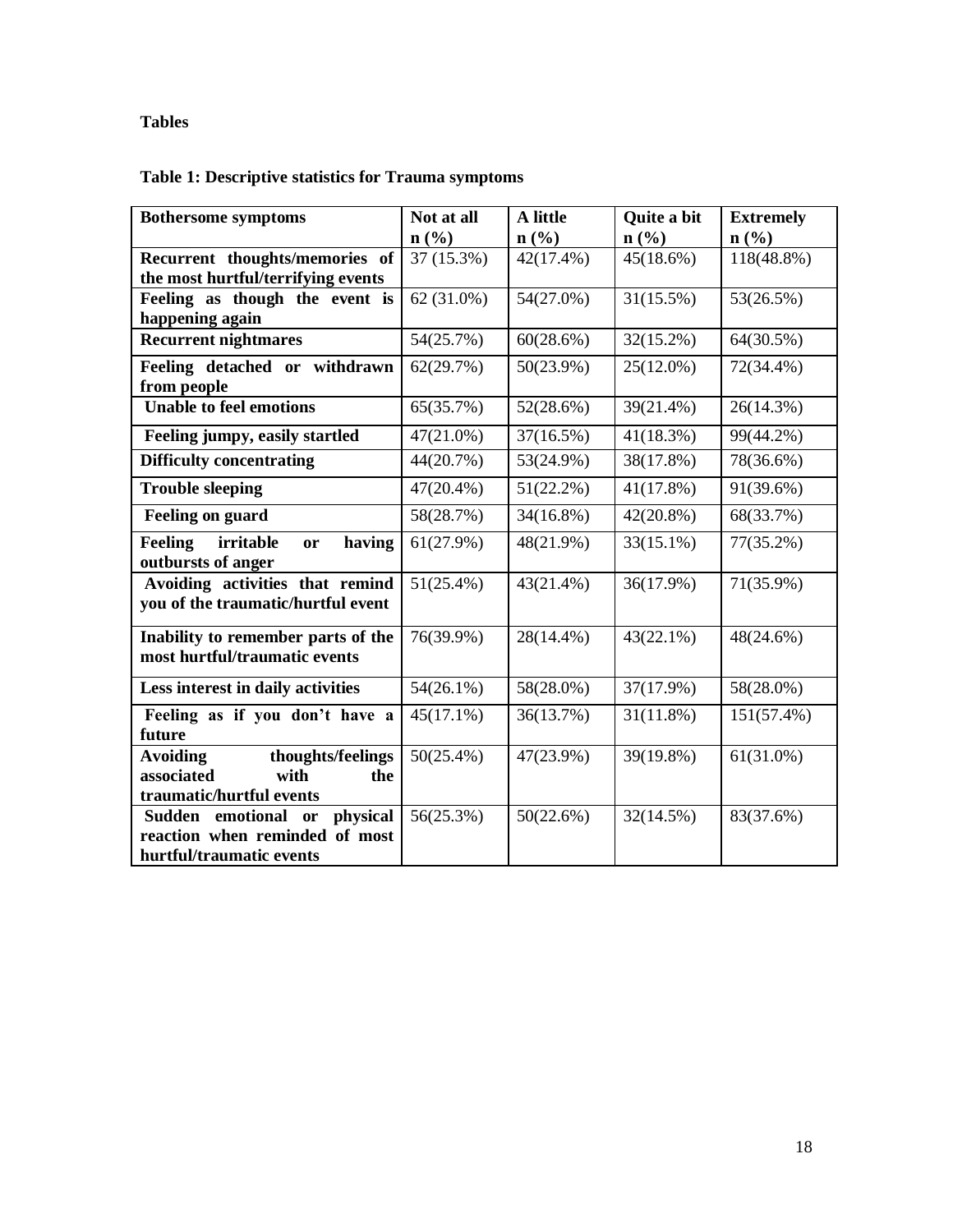| <b>Variables</b>                                                             | <b>Mean (SD)</b> | $n\left(\frac{9}{6}\right)$ |  |  |
|------------------------------------------------------------------------------|------------------|-----------------------------|--|--|
| Gender                                                                       |                  |                             |  |  |
| Female                                                                       |                  | 135 (36.8%)                 |  |  |
| Male                                                                         |                  | 232 (63.2%)                 |  |  |
| Syrian born                                                                  |                  |                             |  |  |
| No                                                                           |                  | 183 (49.9%)                 |  |  |
| Yes                                                                          |                  | 184 (50.1%)                 |  |  |
| <b>Born in Afghanistan</b>                                                   |                  |                             |  |  |
| N <sub>0</sub>                                                               |                  | 248 (67.6%)                 |  |  |
| Yes                                                                          |                  | 119 (32.4%)                 |  |  |
| Discrimination or unfair treatment since travelling or arriving to Greece*   |                  |                             |  |  |
| Rarely/never                                                                 |                  | 225 (61.3%)                 |  |  |
| All/ most/ some of the time                                                  |                  | 142 (38.7%)                 |  |  |
| <b>Examined by a doctor after arriving in Greece</b>                         |                  |                             |  |  |
| No                                                                           |                  | 191 (57.7%)                 |  |  |
| Yes                                                                          |                  | 140 (42.3%)                 |  |  |
| <b>Experienced forced evacuation</b>                                         |                  |                             |  |  |
| N <sub>0</sub>                                                               |                  | 192 (64.6%)                 |  |  |
| Yes                                                                          |                  | 105 (35.4%)                 |  |  |
| Experience of ill health without medical care                                |                  |                             |  |  |
| No                                                                           |                  | 133 (44.0%)                 |  |  |
| Yes                                                                          |                  | 169 (56.0%)                 |  |  |
| Loss of personal health because of fleeing*                                  |                  |                             |  |  |
| Not at all/ to a small/ to a moderate degree                                 |                  | 271 (73.8%)                 |  |  |
| To a considerable/ great degree                                              |                  | 96 (26.2%)                  |  |  |
| Health problems - Back/Neck pain - While travelling/displaced in own country |                  |                             |  |  |
| No                                                                           |                  | 344 (93.7%)                 |  |  |
| Yes                                                                          |                  | 23 (6.3%)                   |  |  |
| <b>Health problems - Breathing - Before leaving home</b>                     |                  |                             |  |  |
| No                                                                           |                  | 342 (93.2%)                 |  |  |
| Yes                                                                          |                  | 25 (6.8%)                   |  |  |
| <b>Discrimination - Before leaving home</b>                                  |                  |                             |  |  |
| Never/rarely                                                                 |                  | 51 (23.6%)                  |  |  |
| All/ most/ some of the time                                                  |                  | 165 (76.4%)                 |  |  |
| <b>Accompanying children</b>                                                 |                  |                             |  |  |
| No                                                                           |                  | 117 (31.9%)                 |  |  |
| Yes                                                                          |                  | 250 (68.1%)                 |  |  |
| <b>Months since arrival to Greece</b>                                        | 13.23 (25.25)    |                             |  |  |
| <b>Score of loss</b>                                                         | 0.95(1.33)       |                             |  |  |

**Table 2: Descriptive statistics of the predictor variables for safety, health and trauma**

\* Missing values were considered as absence of the characteristic.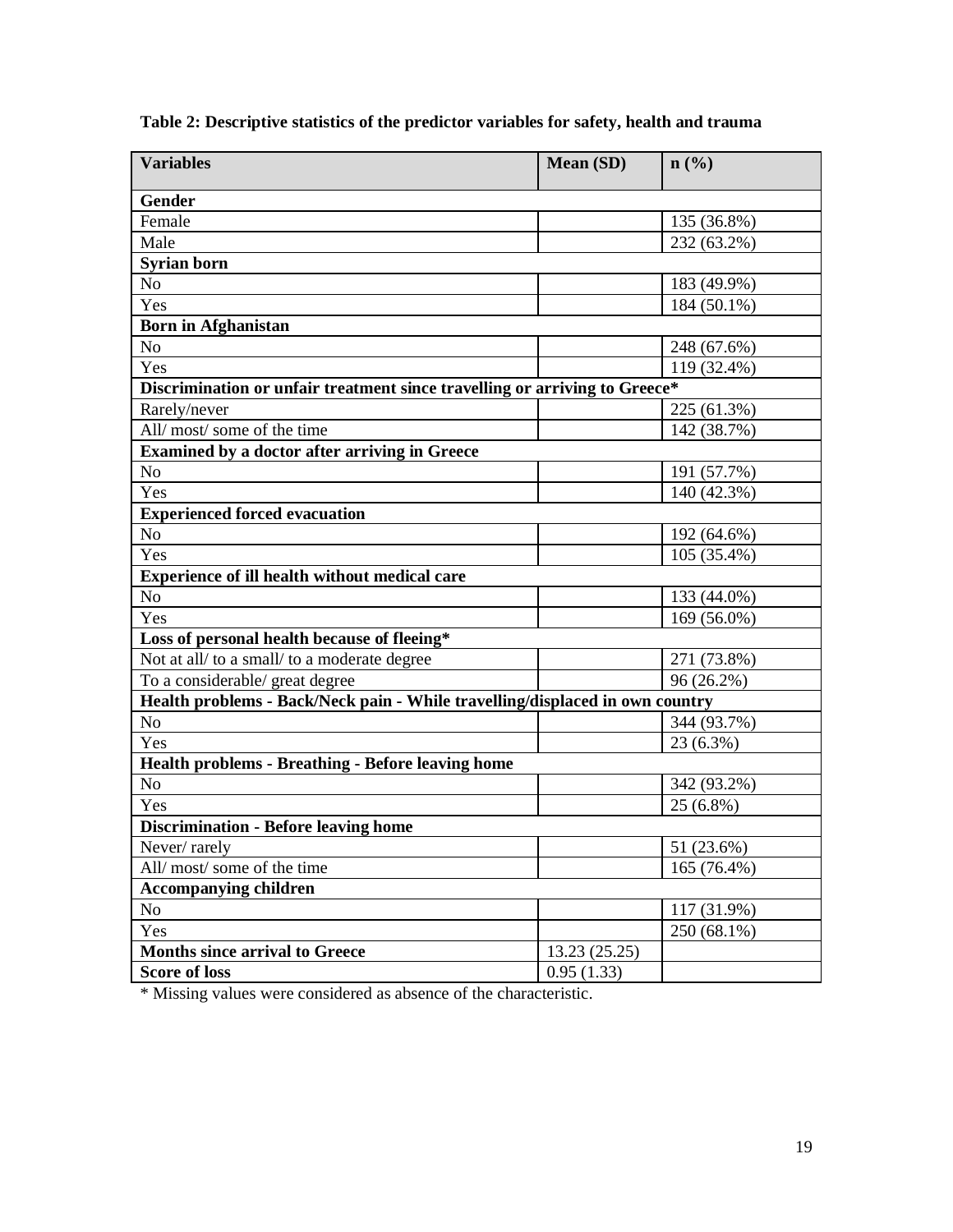**Table 3: Association of predictor variables with feelings of safety**

|                                                                              | <b>OR (95%CI)</b>   | $p*$     |
|------------------------------------------------------------------------------|---------------------|----------|
| (Constant)                                                                   | 0.18                | 0.000    |
| Gender                                                                       | $1.69(0.98 - 2.91)$ | 0.059    |
| <b>Born in Syria</b>                                                         | $1.71(1.00 - 2.93)$ | $0.049*$ |
| <b>Self-rated health</b>                                                     | $1.67(0.98 - 2.83)$ | 0.058    |
| Discrimination or unfair treatment since<br>travelling or arriving to Greece | $1.51(0.89 - 2.57)$ | 0.124    |
| Examined by a doctor after arriving in                                       | $1.78(1.05 - 3.01)$ | $0.031*$ |
| Greece                                                                       |                     |          |
| <b>Experienced forced evacuation</b><br>$\sim$ $\sim$ $\sim$                 | $1.61(0.92 - 2.80)$ | 0.095    |

**\* p>0.05**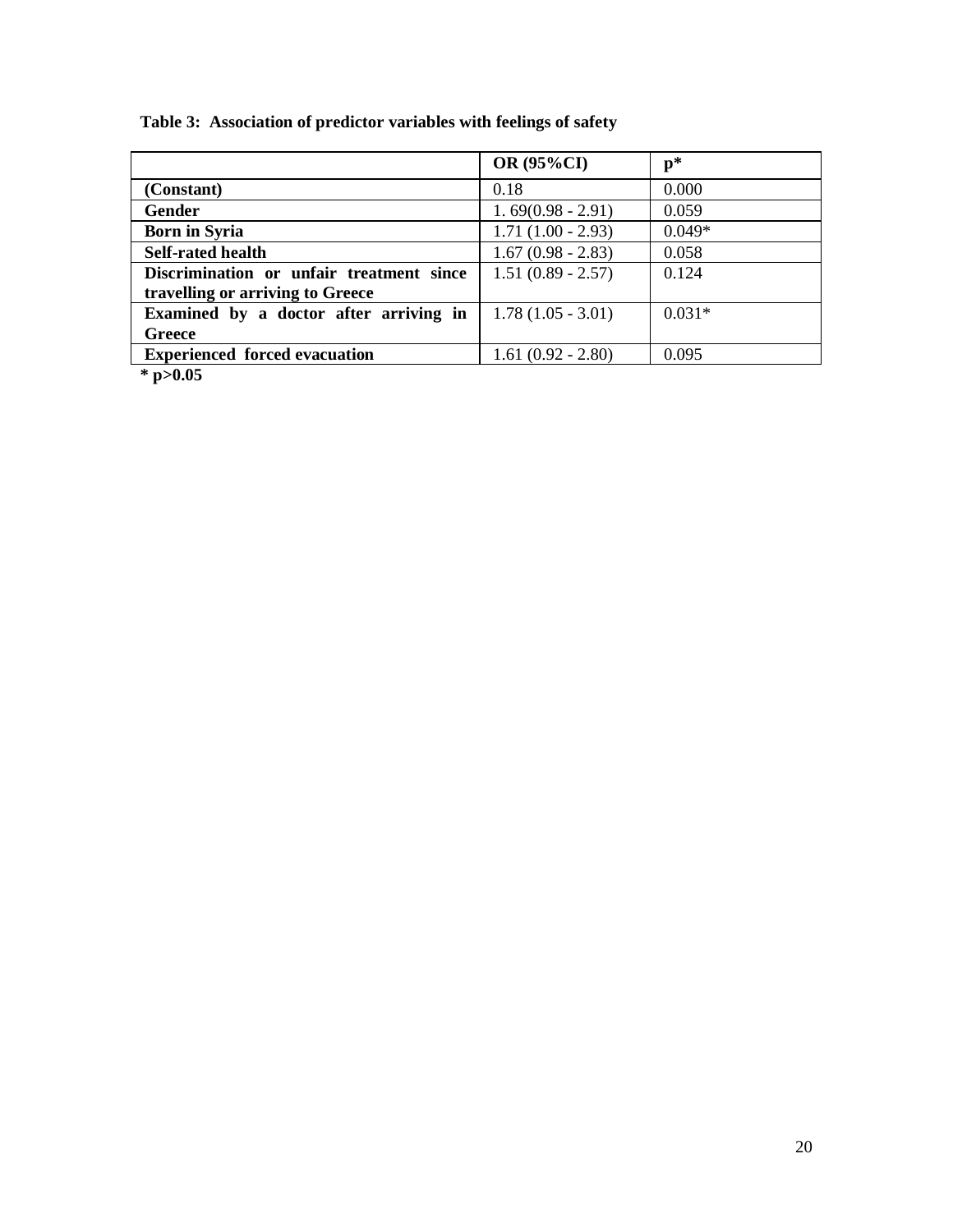| Table 4: Association of predictor variables with self-rated health status |  |  |
|---------------------------------------------------------------------------|--|--|
|---------------------------------------------------------------------------|--|--|

|                                                    | <b>OR (95%CI)</b>   | n*      |
|----------------------------------------------------|---------------------|---------|
| (Constant)                                         | 0.07                | .000    |
| <b>Feeling of safety</b>                           | $2.10(1.21 - 3.65)$ | $.008*$ |
| <b>Total score of trauma</b>                       | $1.63(1.18 - 2.26)$ | $.003*$ |
| <b>Experienced ill health without medical care</b> | $1.64(0.94 - 2.87)$ | .080    |
| Loss of personal health because of fleeing         | $1.84(1.02 - 3.29)$ | $.041*$ |
| Health problems - Back/Neck pain - While           | $3.03(0.99 - 9.30)$ | .053    |
| travelling/displaced in own country                |                     |         |
| Health problems - Breathing - Before leaving       | $2.38(0.88 - 6.48)$ | .089    |
| home                                               |                     |         |
| <b>Months since arrival to Greece</b>              | $0.99(0.97 - 1.01)$ | .194    |

**\* p>0.05**